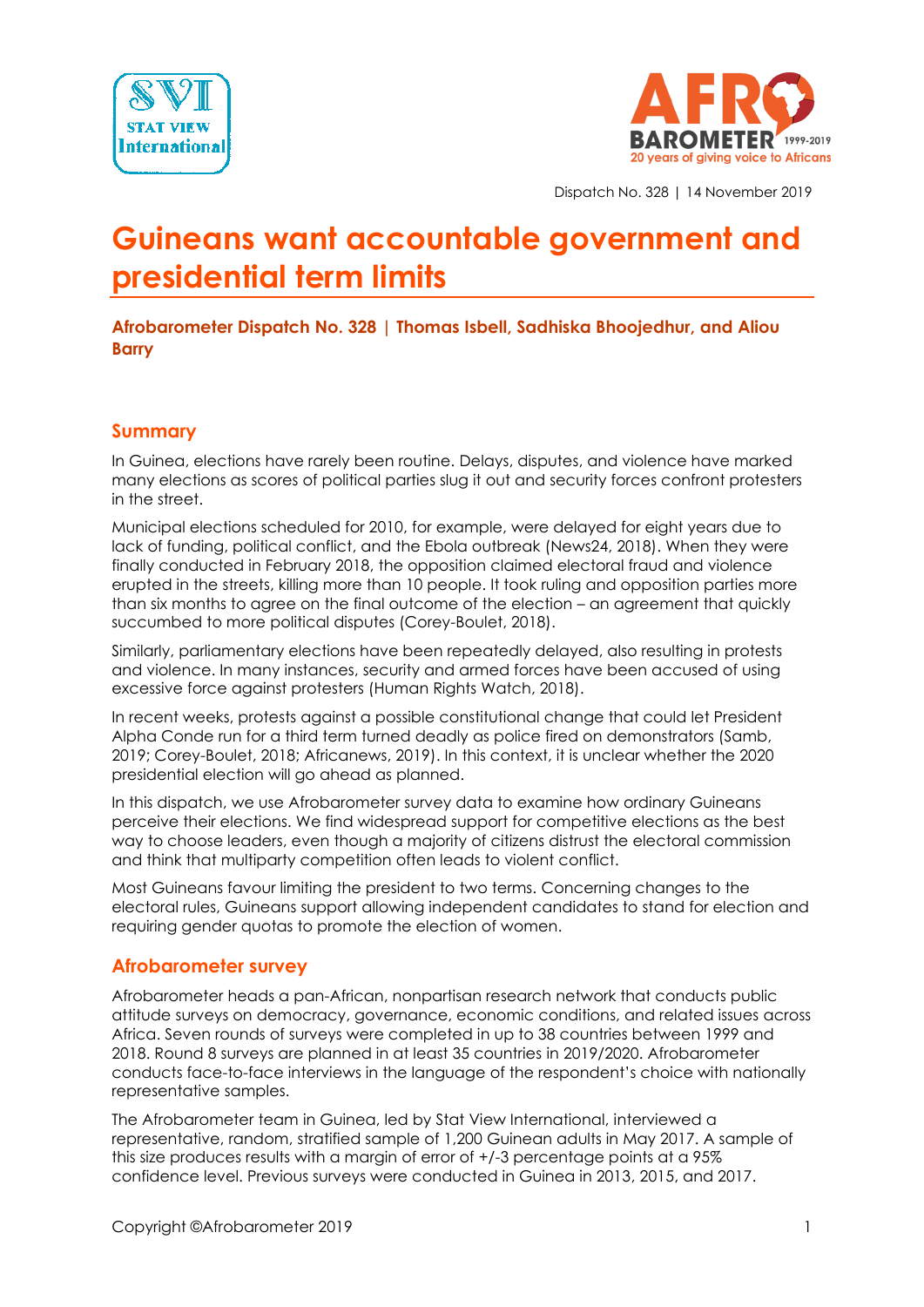

## **Key findings**

- Two-thirds (66%) of Guineans say it's more important that the government be accountable to the people than that it get things done, an increase of nearly 30 percentage points from previous survey rounds.
- Eight out of 10 Guineans (80%) support elections as the best way to choose their leaders. While most Guineans (77%) believe that party competition "often" or "always" leads to violent conflict, two out of three (65%) nonetheless say many parties are needed to give voters real choices.
- Six out of 10 Guineans (61%) say their last national election was generally free and  $f$ nir
- With regard to electoral rules, more than eight out of 10 citizens (82%) say the president should be limited to two terms. Majorities support changing the rules to allow independent candidates to run for office (57%), to institute a 30% gender quota for female candidates (85%), and to make neighbourhood and district leadership positions elective (85%).

## **Accountability over efficiency**

Two out of three Guineans (66%) consider it more important to have a government that is accountable to its citizens, even if that means it makes decisions more slowly, than to have a government that gets things done. Support for government accountability over efficiency has increased by almost 30 percentage points since surveys in 2013 and 2015 (Figure 1).



**Figure 1: Government accountability vs. efficiency** | Guinea | 2013-2017

*Respondents were asked: Which of the following statements is closest to your view?*

*Statement 1: It is more important to have a government that can get things done, even if we have no influence over what it does.*

*Statement 2: It is more important for citizens to be able to hold government accountable, even if that means it makes decisions more slowly.*

*(% who "agree" or "agree very strongly" with each statement)*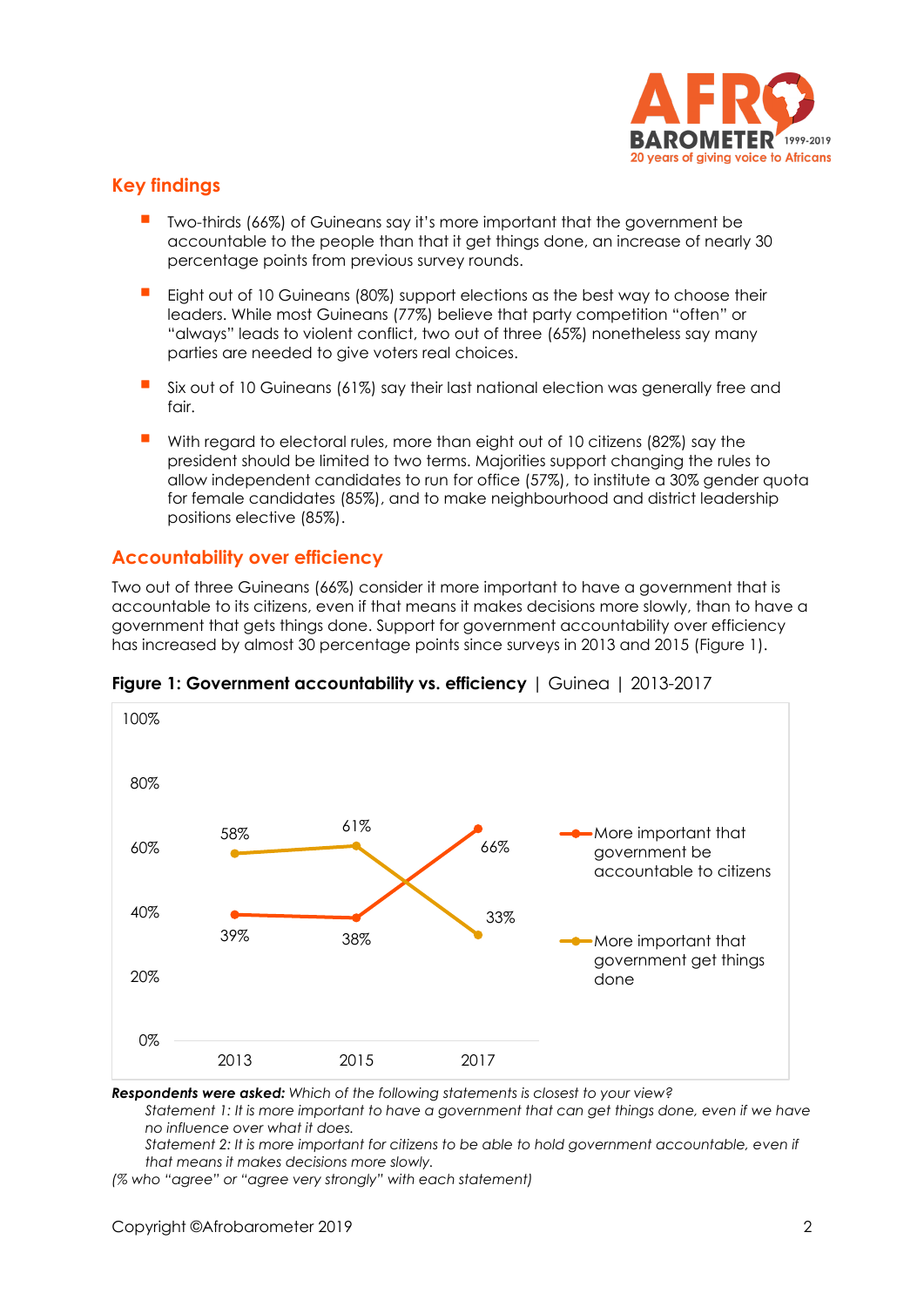

#### **Views on elections**

In line with demand for government accountability, eight out of 10 Guineans (80%) say regular, open, and honest elections are the best way to choose their leaders – somewhat stronger support for elections than on average across 34 African countries surveyed in 2016/2018 (75%). Support for elections has been fairly consistent in Guinea since the first Afrobarometer survey in 2013 (Figure 2).



**Figure 2: Choose leaders through elections vs. other methods** | Guinea | 2013-2017

*Respondents were asked: Which of the following statements is closest to your view?*

*Statement 1: We should choose our leaders in this country through regular, open, and honest elections.* 

*Statement 2: Since elections sometimes produce bad results, we should adopt other methods for choosing this country's leaders.*

*(% who "agree" or "agree very strongly" with each statement)*

And elections should feature multiparty competition, according to two-thirds (65%) of Guineans. Amid a volatile political scene (Economic Commission for Africa, 2013) with more than 150 parties, many created and controlled by a single leader, the proportion of citizens who say that many political parties are needed to ensure that citizens have real choices in who governs them has increased steadily since 2013 (57%). Meanwhile, the share of respondents who argue that political parties create division and that Guinea doesn't need to have many of them has dropped to one-third (33%) (Figure 3).

Support for multiparty competition is strong even though more than three-fourths (77%) of Guineans believe that competition between political parties "often" or "always" leads to violent conflict – a perception that has increased by 10 percentage points since 2015 (Figure 4).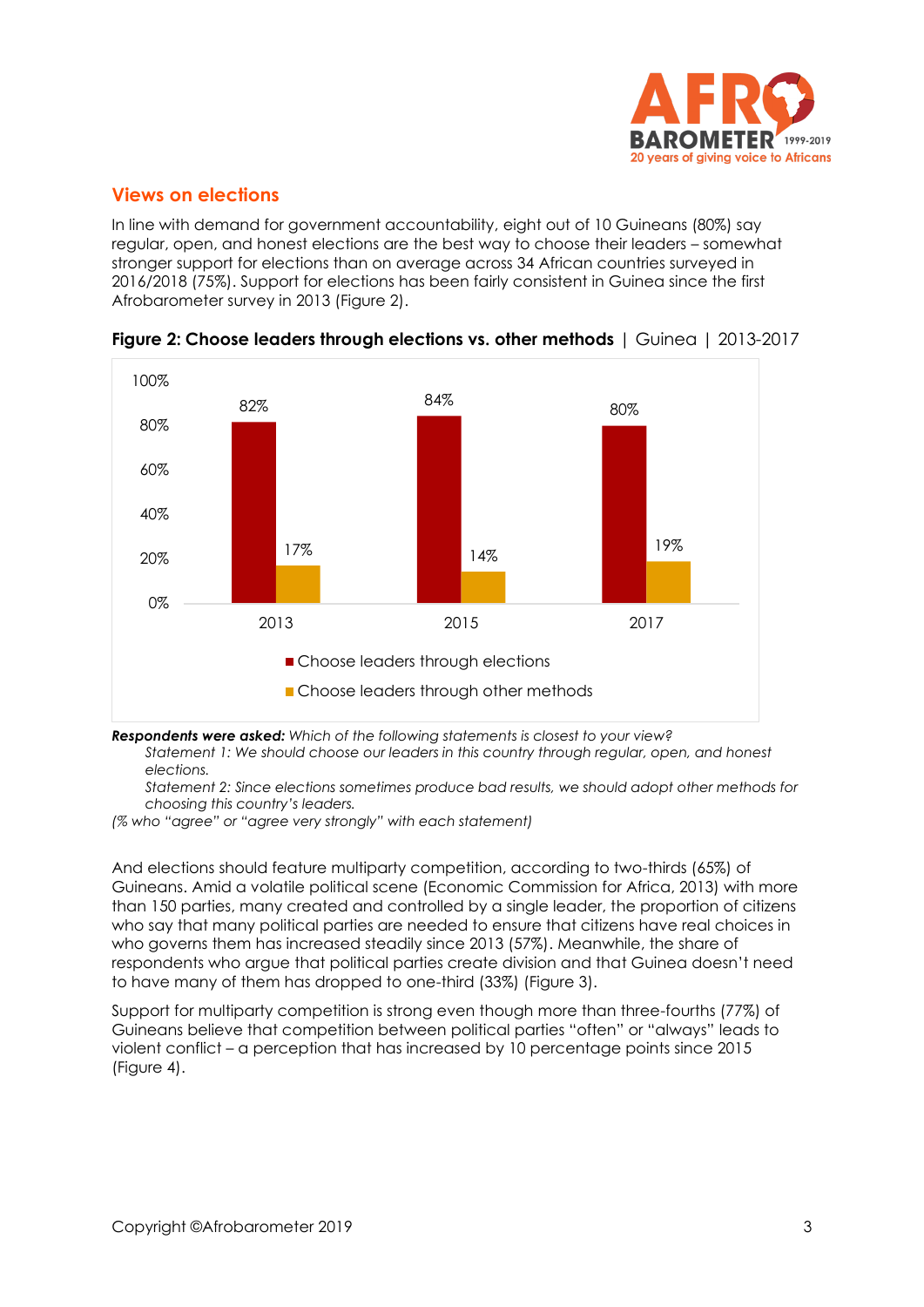



**Figure 3: Political parties divisive vs. many parties needed** | Guinea | 2013-2017

*Respondents were asked: Which of the following statements is closest to your view?*

*Statement 1: Political parties create division and confusion; it is therefore unnecessary to have many political parties in Guinea.*

*Statement 2: Many political parties are needed to make sure that Guineans have real choices in who governs them.*

*(% who "agree" or "agree very strongly" with each statement)*



**Figure 4: How often party competition leads to conflict** | Guinea | 2013-2017

*Respondents were asked: In your opinion, how often, in this country, does competition between political parties lead to violent conflict?*

Six in 10 Guineans (61%) see their most recent national election, in 2015, as having been either "completely free and fair" or "free and fair with minor problems." Positive assessments of the quality of the election are more common among rural residents (65%) and respondents with no formal education (66%) (Figure 5).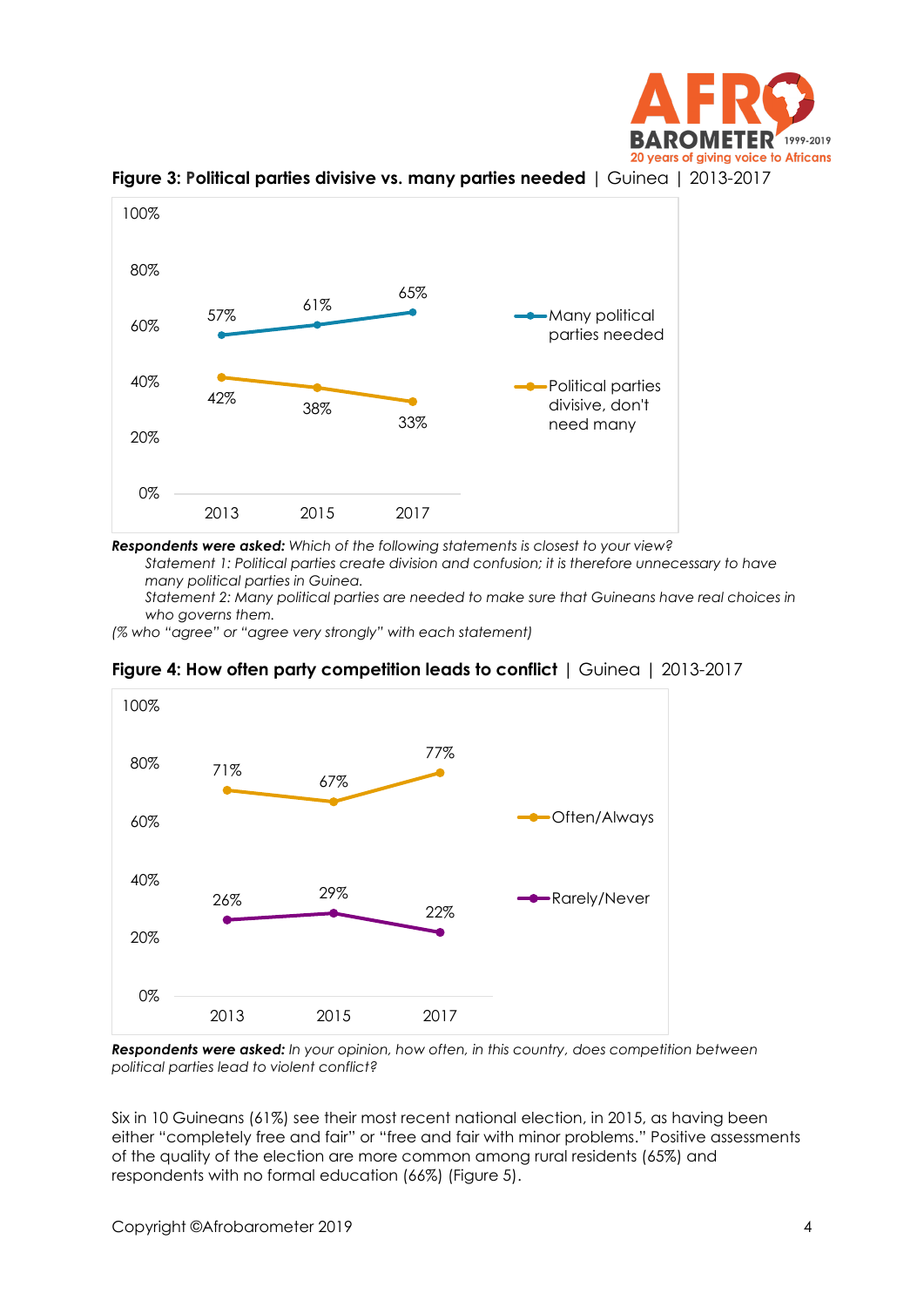



**Figure 5: Freeness and fairness of the last national election** | by socio-demographic group | Guinea | 2017

While a majority sees the most recent election as fair, on one indicator of election fairness, only half (51%) of respondents say opposition candidates are "never" prevented from running for office. More than four in 10 say this occurs "sometimes" (31%), "often" (9%), or "always" (3%) (Figure 6).



**Figure 6: Opposition prevented from running in elections** | Guinea | 2017

**Respondents were asked***: In your opinion, during this country's elections, how often are opposition candidates prevented from running for office?*

*Respondents were asked: On the whole, how would you rate the freeness and fairness of the last national election, held in 2015?*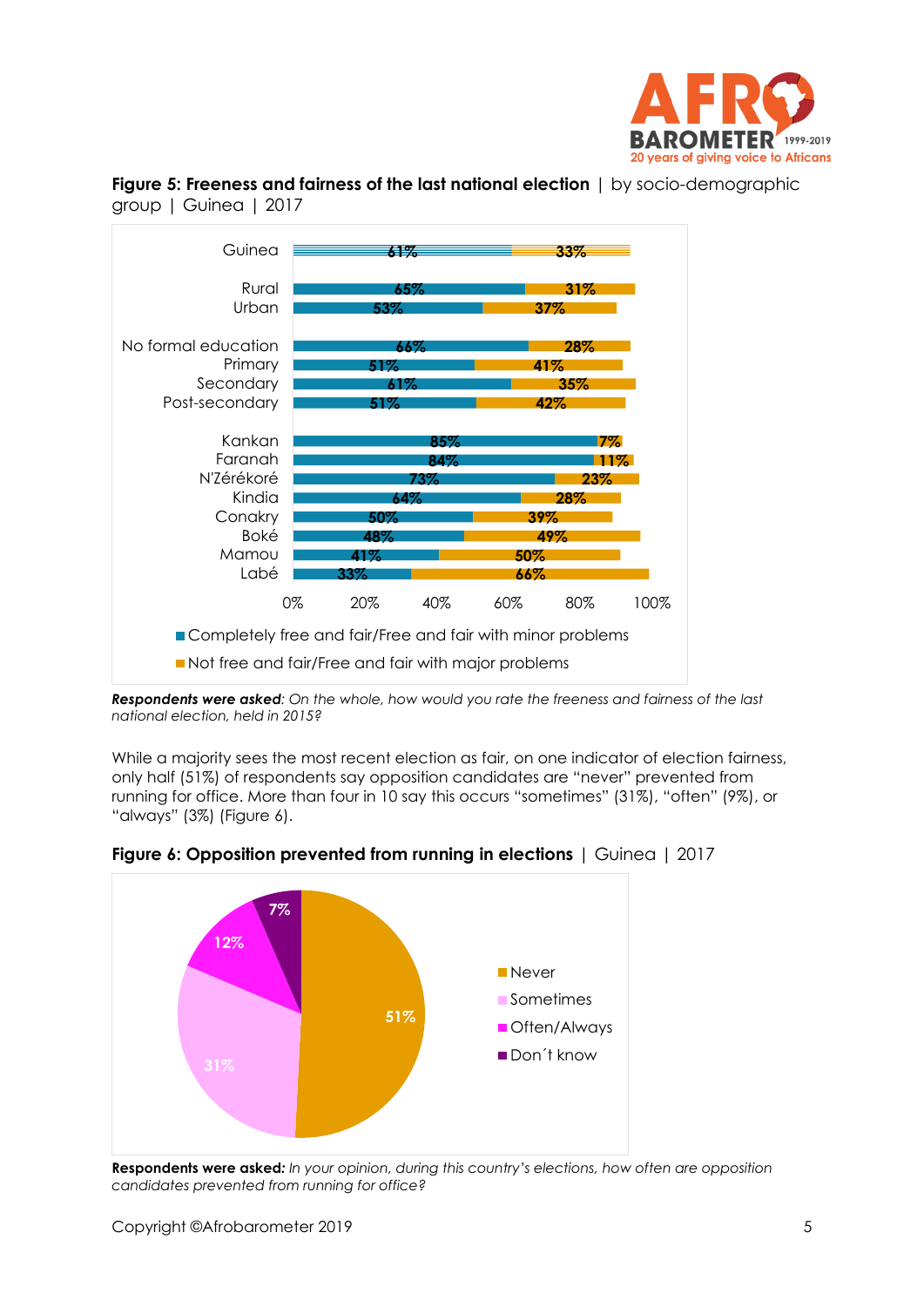

Moreover, only about one in three Guineans say they trust the National Independent Electoral Commission (CENI) "somewhat" or "a lot." Distrust of the electoral management body has increased sharply, from 48% in 2015 to 60% in 2017 (Figure 7).

Trust is higher than average among rural residents (41% and, respondents with no formal education (44%) (Figure 8).



**Figure 7: Popular trust in the electoral commission** | Guinea | 2013-2017

*Respondents were asked: How much do you trust each of the following, or haven't you heard enough about them to say: The National Independent Electoral Commission (CENI)?*





*Respondents were asked: How much do you trust each of the following, or haven't you heard enough about them to say: The National Independent Electoral Commission (CENI)?*

Despite these reservations, about nine out of 10 Guineans consistently affirm that citizens must obey the elected government, no matter which party they voted for (Figure 9).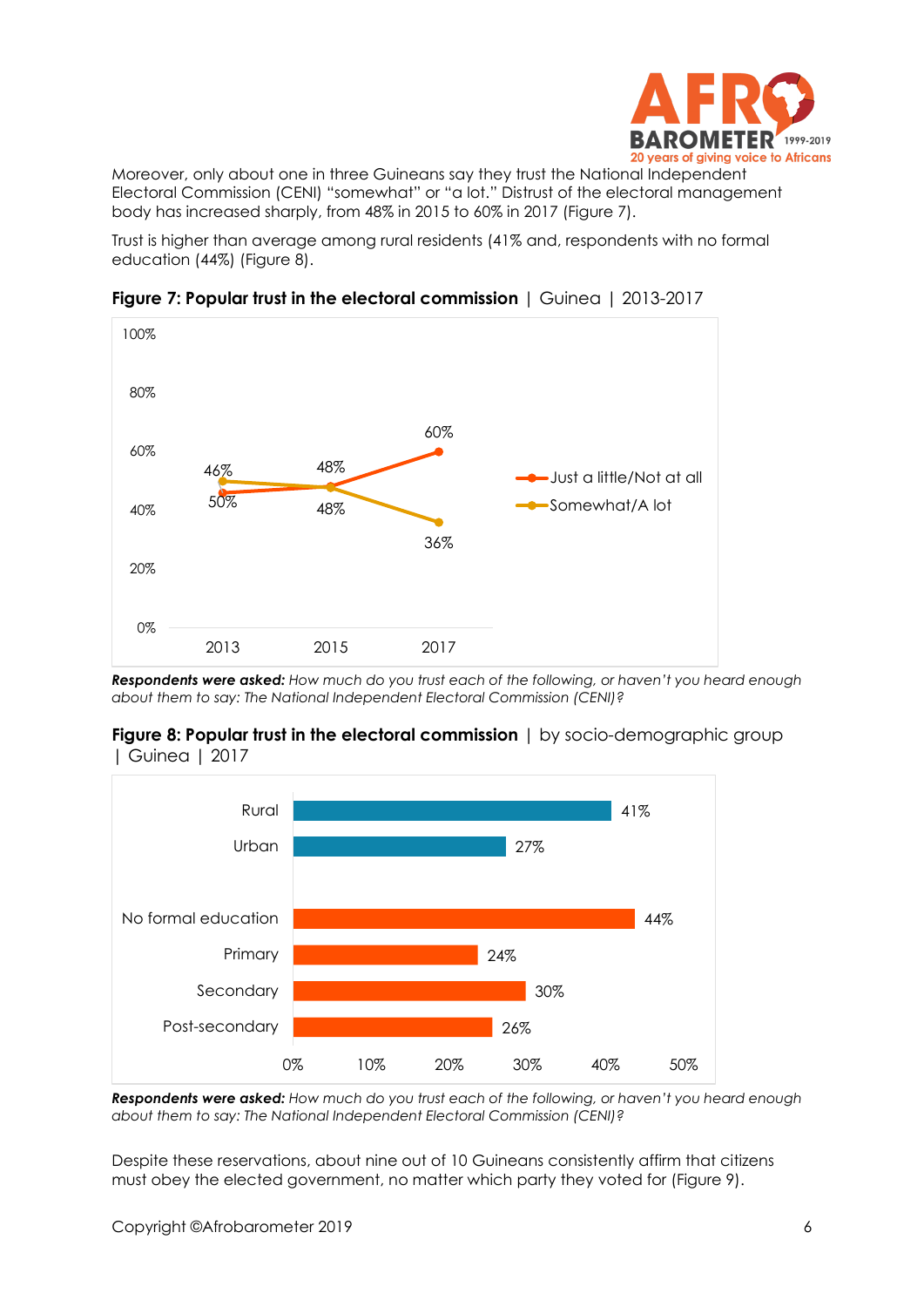



**Figure 9: Obey government always vs. only if you voted for it** | Guinea | 2013-2017

**Respondents were asked***: Which of the following statements is closest to your view? Statement 1: It is important to obey the government in power, no matter who you voted for, Statement 2: It is not necessary to obey the laws of a government that you did not vote for, (% who "agree" or "agree very strongly" with each statement)*

## **Views on electoral laws**

In recent weeks, Guinea has seen large-scale protests in response to Condé's refusal to rule out changing the Constitution and seeking a third term in office in the 2020 election (Al Jazeera, 2019; Human Rights Watch, 2019). Eight out of 10 Guineans (82%) are in support of limiting their presidents to a maximum of two terms, as provided for in the Constitution. Support for term limits has been consistently strong since Afrobarometer started surveys in the country in 2013 (Figure 10).



**Figure 10: Views on presidential term limits** | Guinea | 2013-2017

*Respondents were asked: Which of the following statements is closest to your view? Statement 1: The Constitution should limit the president to serving a maximum of two terms in office, Statement 2: There should be no constitutional limit on how long the president can serve. (% who "agree" or "agree very strongly" with each statement)*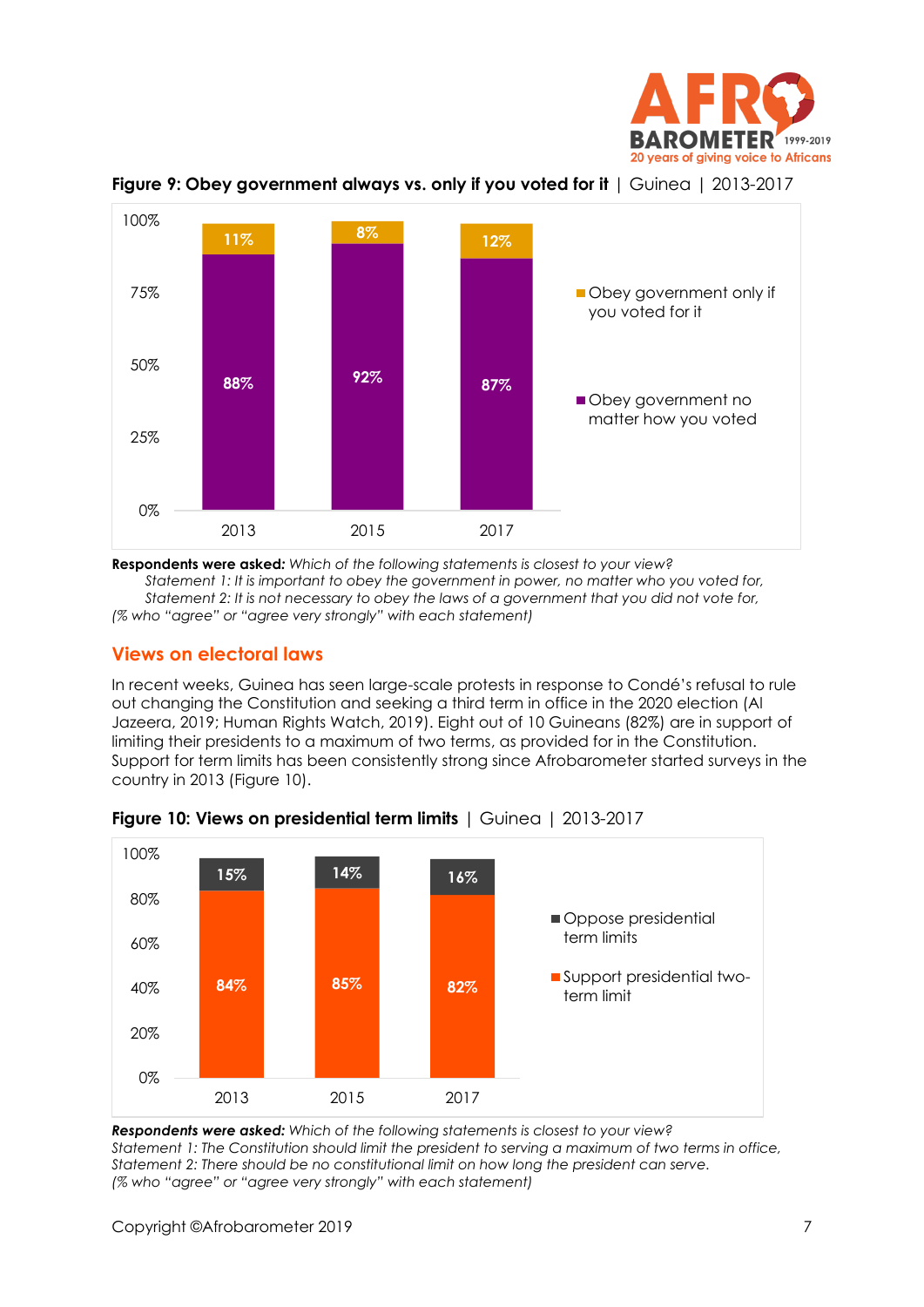

A smaller majority (57%) also favour changing electoral laws to allow independent candidates to run in national and local elections. About one in three respondents (34%) "disagree" or "disagree strongly" with this proposal (Figure 11).



**Figure 11: Electoral change: Allow independent candidates in national and local elections** | Guinea | 2017

*Respondents were asked: I will read you a list of actions that could be taken to change the electoral rules in Guinea. For each statement, please tell me whether you agree or disagree: The law should be changed to allow independent candidates to run for national and local elections.*

To increase the number of women holding political office, an overwhelming majority (85%) of Guineans are in favour of requiring that at least 30% of each political party's candidates be women. Only one in 10 citizens (10%) oppose this reform (Figure 12). This would prove a promising first step toward achieving gender parity in Parliament, to which Guinea committed itself by passing the Law of Parity in May 2019. Currently women hold only 25 of 114 seats in Parliament (21.9%) (UN Women, 2019).



**Figure 12: Electoral change: 30% quota of female candidates** | Guinea | 2017

*Respondents were asked: I will read you a list of actions that could be taken to change the electoral rules in Guinea. For each statement, please tell me if you agree or disagree: In order to increase the number of women in elected positions, the law should require political parties to set a minimum quota of 30% for female candidates.*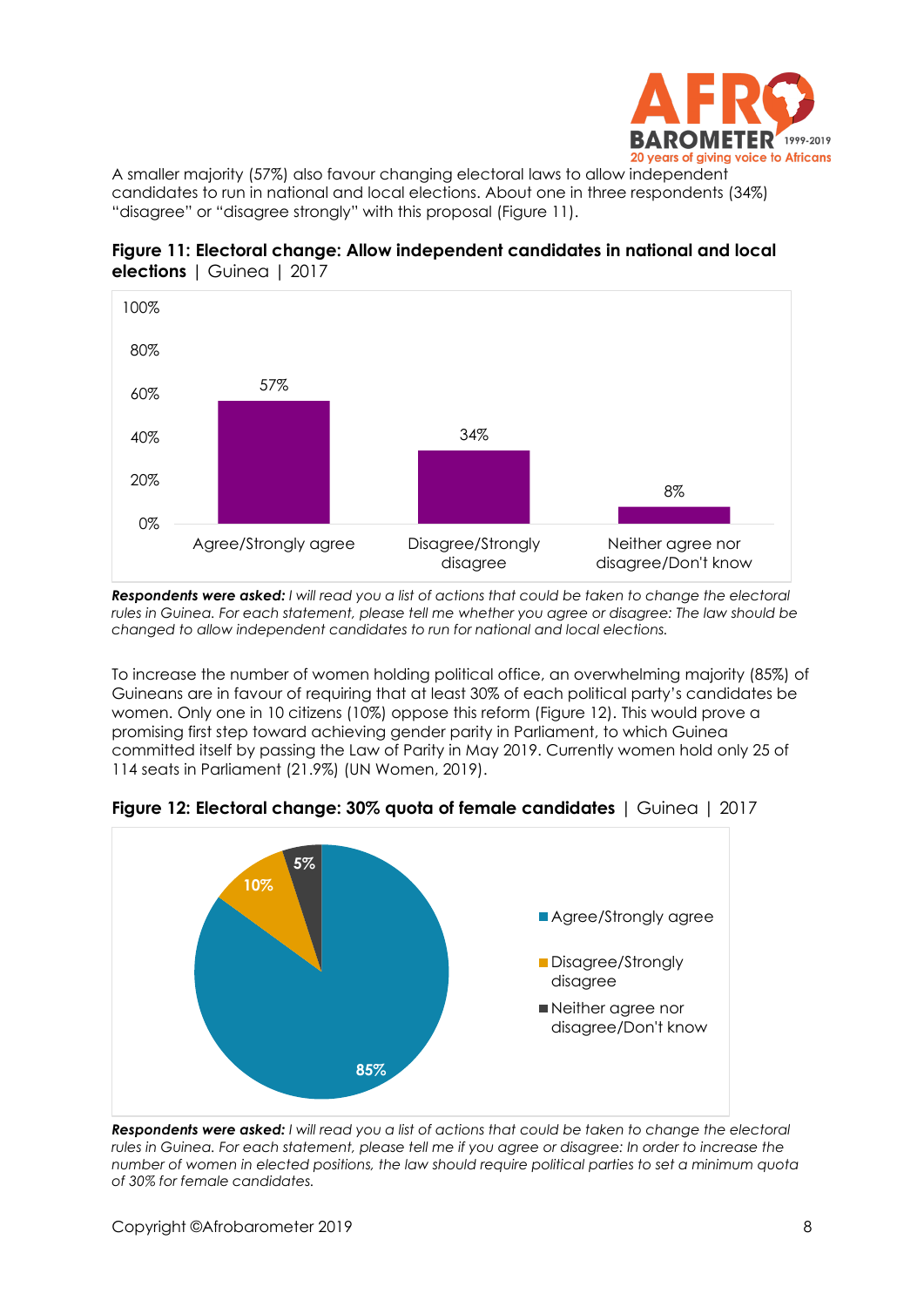

Finally, to enhance local political participation, most Guineans (85%) think neighborhood and district leaders should be elected rather than appointed by the president. Despite past moves to decentralize the political administration of the Conté government, financial dependency on the central government remains high for local levels of government (Figure 13).



|               |  |  | Figure 13: Electoral change: Election of neighbourhood and district leaders |
|---------------|--|--|-----------------------------------------------------------------------------|
| Guinea   2017 |  |  |                                                                             |

*Respondents were asked: I will read you a list of actions that could be taken to change the electoral rules in Guinea. For each statement, please tell me if you agree or disagree: To provide for effective local participation, neighbourhood or district leaders should be elected rather than nominated.*

## **Conclusion**

Guineans strongly support competitive elections as the best way to choose their leaders. But many also have reservations about the conduct of their elections, expressing little trust in the electoral commission and expecting violent conflict as a result of party competition.

Most support term limits for the president and endorse improving their electoral rules by allowing independent candidates to run for office, boosting women's representation through gender quotas, and letting citizens elect their neighbourhood and district leaders.

> Do your own analysis of Afrobarometer data – on any question, for any country and survey round. It's easy and free at www.afrobarometer.org/online-data-analysis.